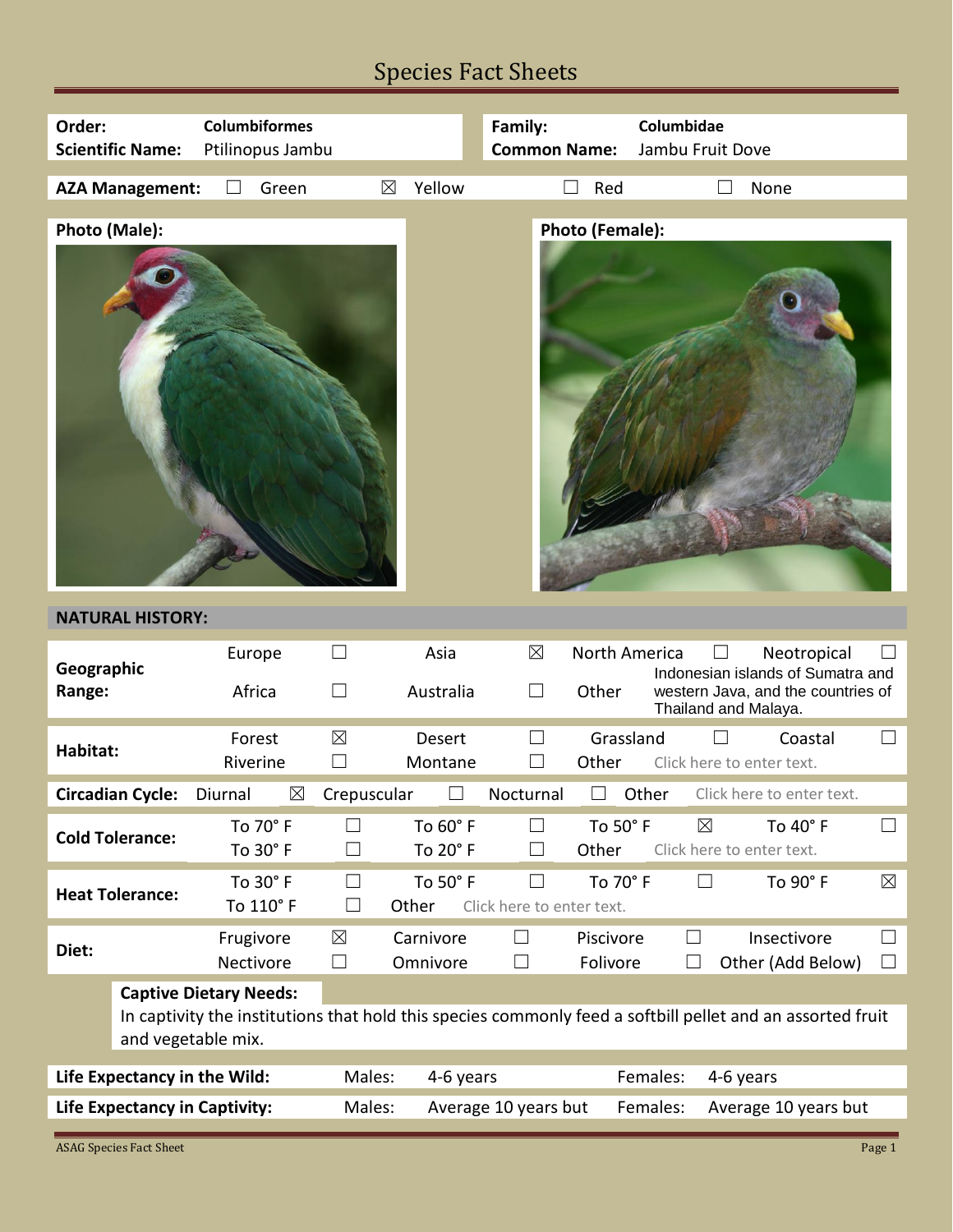## Species Fact Sheets

|                                                                                                                         |                                                                                                                                                                                                                                          |                                                                                                                                                                                                                                                                                                                         | can live up to 17 years                                                                                                                                                                                                                              |        | can live up to 17 years    |                                                                                                                                                   |  |
|-------------------------------------------------------------------------------------------------------------------------|------------------------------------------------------------------------------------------------------------------------------------------------------------------------------------------------------------------------------------------|-------------------------------------------------------------------------------------------------------------------------------------------------------------------------------------------------------------------------------------------------------------------------------------------------------------------------|------------------------------------------------------------------------------------------------------------------------------------------------------------------------------------------------------------------------------------------------------|--------|----------------------------|---------------------------------------------------------------------------------------------------------------------------------------------------|--|
| <b>BREEDING INFORMATION:</b>                                                                                            |                                                                                                                                                                                                                                          |                                                                                                                                                                                                                                                                                                                         |                                                                                                                                                                                                                                                      |        |                            |                                                                                                                                                   |  |
| <b>Age at Sexual Maturity:</b>                                                                                          |                                                                                                                                                                                                                                          | Males:                                                                                                                                                                                                                                                                                                                  | As early as 6 months                                                                                                                                                                                                                                 |        | Females:                   | As early as 6 months                                                                                                                              |  |
|                                                                                                                         |                                                                                                                                                                                                                                          |                                                                                                                                                                                                                                                                                                                         |                                                                                                                                                                                                                                                      |        |                            |                                                                                                                                                   |  |
| <b>Courtship Displays:</b>                                                                                              |                                                                                                                                                                                                                                          |                                                                                                                                                                                                                                                                                                                         | often be observed sitting closely together.                                                                                                                                                                                                          |        |                            | The male will be observed calling to the female, the male and female will                                                                         |  |
| <b>Nest Site Description:</b>                                                                                           |                                                                                                                                                                                                                                          | They do not make much of a nest, they are typically given some sort of<br>platform to lay their eggs on. A 6"x 6" platform with a 1" edge will provide a<br>suitable nest site. They will nest on large palm leaves, in planter boxes and<br>even on upside down milk crates. They nest height can vary from 2' to 20'. |                                                                                                                                                                                                                                                      |        |                            |                                                                                                                                                   |  |
| <b>Clutch Size, Egg Description:</b>                                                                                    |                                                                                                                                                                                                                                          | They will lay only 1 egg                                                                                                                                                                                                                                                                                                |                                                                                                                                                                                                                                                      |        |                            |                                                                                                                                                   |  |
| <b>Incubation Period:</b>                                                                                               | $17-19$ days                                                                                                                                                                                                                             |                                                                                                                                                                                                                                                                                                                         |                                                                                                                                                                                                                                                      |        | <b>Fledgling Period:</b>   | As young as 10 days                                                                                                                               |  |
| <b>Parental Care:</b>                                                                                                   | Both male and female incubate and care for the young. It has been observed that<br>males will typically incubate during the day time and the female incubates during the<br>night.                                                       |                                                                                                                                                                                                                                                                                                                         |                                                                                                                                                                                                                                                      |        |                            |                                                                                                                                                   |  |
| <b>Chick Development:</b>                                                                                               | The jambu fruit dove chick is completely altricial but develops quickly being fully<br>feathered and capable of flight at 10 days old. It will take 4-6 months for the chick to<br>grow to its adult size and develop its adult plumage. |                                                                                                                                                                                                                                                                                                                         |                                                                                                                                                                                                                                                      |        |                            |                                                                                                                                                   |  |
| <b>CAPTIVE HABITAT INFORMATION:</b>                                                                                     |                                                                                                                                                                                                                                          |                                                                                                                                                                                                                                                                                                                         |                                                                                                                                                                                                                                                      |        |                            |                                                                                                                                                   |  |
| Social Structure in the Wild:<br>Forms monogamous pairs in breeding ranges but can be found in flocks<br>while feeding. |                                                                                                                                                                                                                                          |                                                                                                                                                                                                                                                                                                                         |                                                                                                                                                                                                                                                      |        |                            |                                                                                                                                                   |  |
| <b>Social Structure in Captivity:</b>                                                                                   |                                                                                                                                                                                                                                          | This species can be kept in pairs or single sex flocks. In large flights multiple<br>pairs can be housed.                                                                                                                                                                                                               |                                                                                                                                                                                                                                                      |        |                            |                                                                                                                                                   |  |
| <b>Minimum Group Size:</b>                                                                                              | $1 - 2$ pairs                                                                                                                                                                                                                            |                                                                                                                                                                                                                                                                                                                         |                                                                                                                                                                                                                                                      |        | <b>Maximum Group Size:</b> | 6 of single sex flock                                                                                                                             |  |
| Compatible in<br><b>Mixed Species Exhibits:</b>                                                                         | Yes                                                                                                                                                                                                                                      |                                                                                                                                                                                                                                                                                                                         | <b>Comments:</b>                                                                                                                                                                                                                                     | mates. |                            | This species does quite well in a mix species<br>exhibit. They are a very calm species and have<br>never been known to cause any issues with cage |  |
| <b>Optimal Habitat Size:</b>                                                                                            | them to breed.                                                                                                                                                                                                                           |                                                                                                                                                                                                                                                                                                                         | They are a very versatile species being<br>able to utilize exhibit space from large<br>free flight exhibits to small 6'x6'<br>exhibits. They seem to breed best in<br>holding cages due to the fact that<br>there is a higher focus on trying to get |        |                            |                                                                                                                                                   |  |

⊏